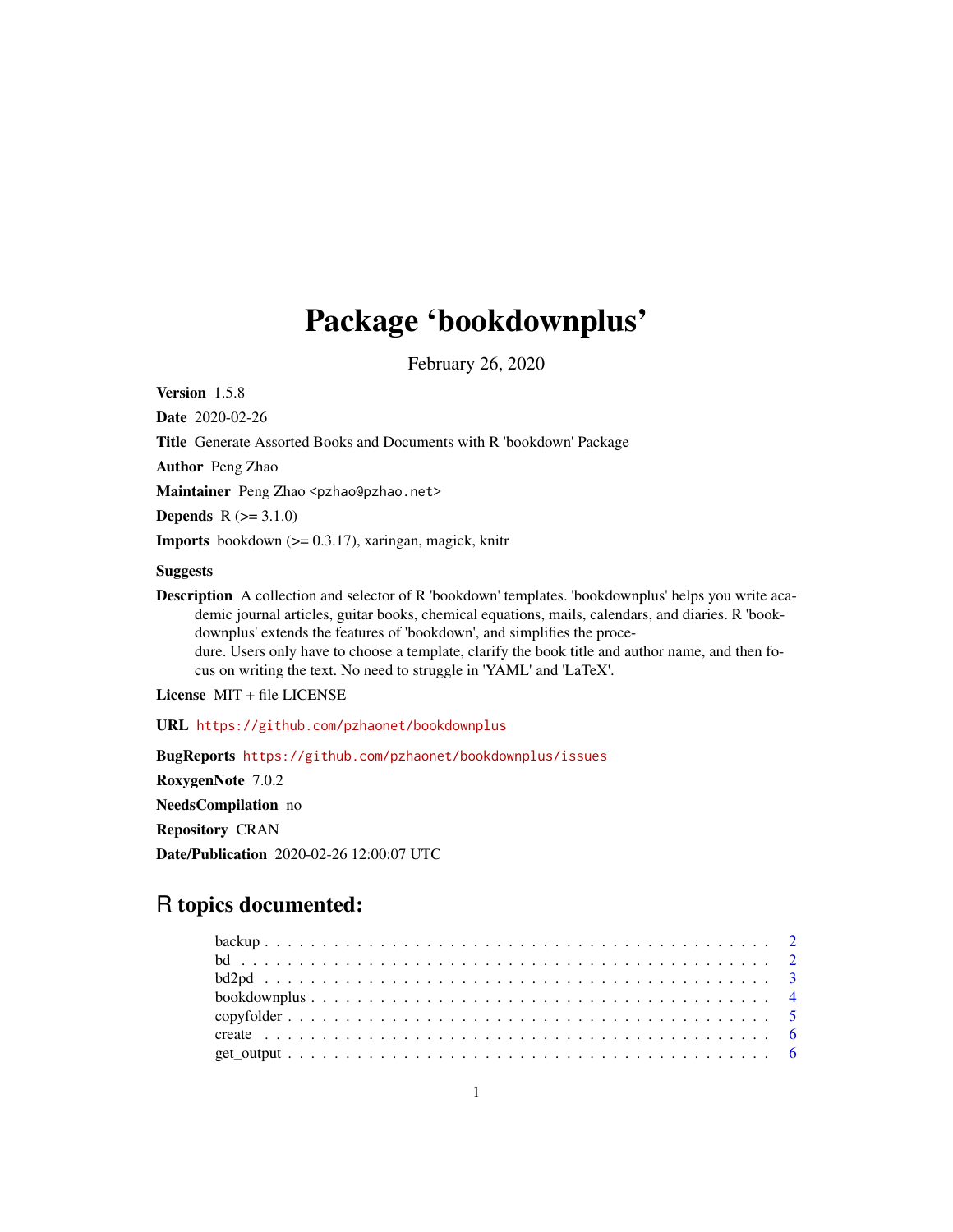| <b>March Marchandeler</b> |  |  |  |  |  |  |
|---------------------------|--|--|--|--|--|--|

<span id="page-1-0"></span>

| Index |  |  |  |  |  |  |  |  |  |  |  |  |  |  |  |  |  |  |
|-------|--|--|--|--|--|--|--|--|--|--|--|--|--|--|--|--|--|--|
|       |  |  |  |  |  |  |  |  |  |  |  |  |  |  |  |  |  |  |
|       |  |  |  |  |  |  |  |  |  |  |  |  |  |  |  |  |  |  |
|       |  |  |  |  |  |  |  |  |  |  |  |  |  |  |  |  |  |  |
|       |  |  |  |  |  |  |  |  |  |  |  |  |  |  |  |  |  |  |
|       |  |  |  |  |  |  |  |  |  |  |  |  |  |  |  |  |  |  |
|       |  |  |  |  |  |  |  |  |  |  |  |  |  |  |  |  |  |  |

backup *backup a file to backup/ folder, avoid overwriting it.*

#### Description

backup a file to backup/ folder, avoid overwriting it.

#### Usage

backup(filename, ifbackup = TRUE)

#### Arguments

| filename | the file to backup |
|----------|--------------------|
| ifbackup | whether to backup  |

#### Value

backup the files

bd *Show demos*

#### Description

Show demos

#### Usage

bd(template =  $NA$ , to = ".")

#### Arguments

| template | NA or character, templates to show                            |
|----------|---------------------------------------------------------------|
| to       | character. The destination directory for the bookdown project |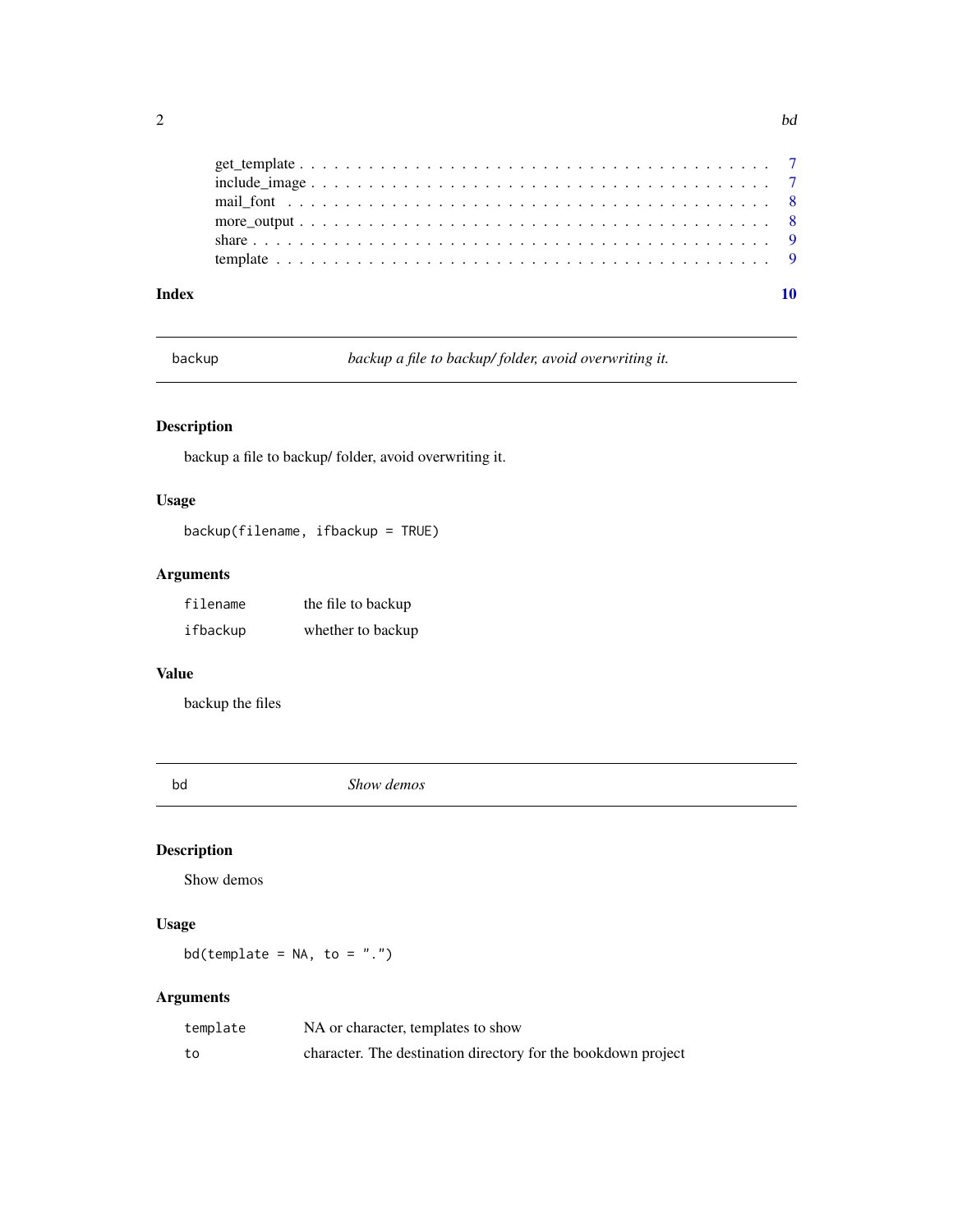#### <span id="page-2-0"></span>bd2pd 3

#### Value

demo files

#### Examples

bd(NULL)

#### bd2pd *Convert a bookdown project into a page down project*

#### Description

Convert a bookdown project into a page down project

#### Usage

 $bd2pd(proj$ <sub>-</sub>path = ".", book\_dir = NA)

#### Arguments

| proj_path | the path of the bookdown project           |
|-----------|--------------------------------------------|
| book dir  | the folder name of the rendered book files |

#### Value

a pagedown rmd file

#### Examples

## Not run: bd2pd()

## End(Not run)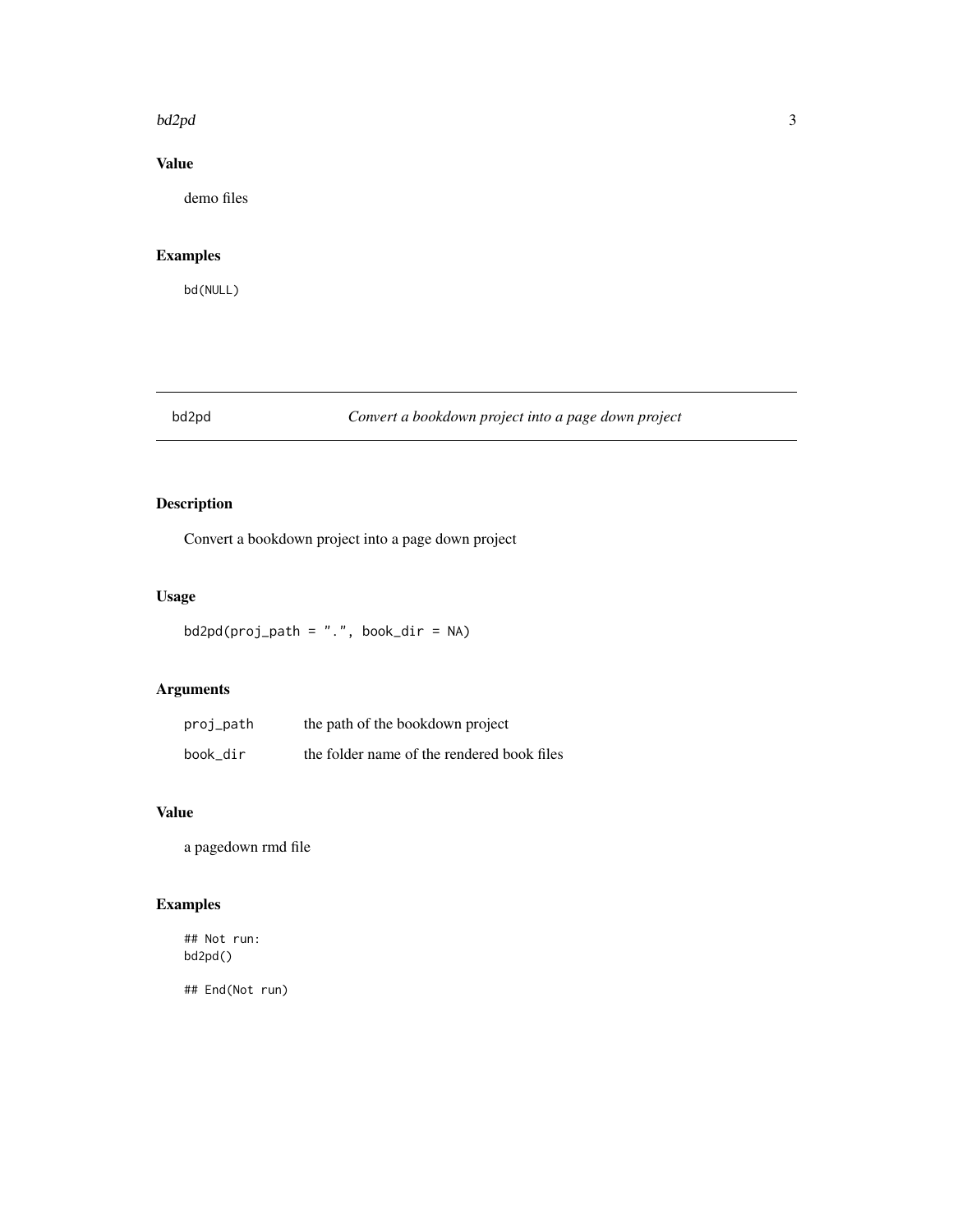Technically, bookdownplus is a collection and selector of R bookdown templates. bookdownplus helps you write academic journal articles, guitar books, chemical equations, mails, calendars, and diaries. R bookdownplus extends the features of bookdown, and simplifies the procedure. Users only have to choose a template, clarify the book title and author name, and then focus on writing the text. No need to struggle in YAML and LaTeX.

- Before starting, you have to install bookdown package, and other software and packages (i.e. 'Pandoc', 'LaTeX', rmarkdown, rticle, knitr, etc.) which bookdown depends on. See the [official manual of](https://bookdown.org/yihui/bookdown/) bookdown for details.
- Run bookdownplus() and specify the template with template argument, You will get some files (e.g. index.Rmd, body.Rmd) and folders in your working directory. Although there are many other arguments for bookdownplus(), you can simply ignore them if you use bookdownplus package for the first time.
- Build it with bookdown. Your will get a book file named \*.pdf in \_book/ folder.
- Write your own text in index. Rmd and body. Rmd, and build your own lovely book.

#### Usage

```
bookdownplus(
  template = "copernicus",
 more\_output = NULL,title = "title",
  author = "author",
  render = TRUE,
  rproj = TRUE,
  output_name = NA,
  to = "./".new = TRUE)
```
#### Arguments

| template    | character. Choose a template for your book or doc. The default template is<br>'thesis_classic'. Run template() to see the available templates. |
|-------------|------------------------------------------------------------------------------------------------------------------------------------------------|
| more_output | optional output formats besides pdf_book, which can be (run get_output() for<br>$hints$ :                                                      |
|             | • NULL (default)<br>• 'word document2'<br>• 'html document2'<br>• 'epub_book'                                                                  |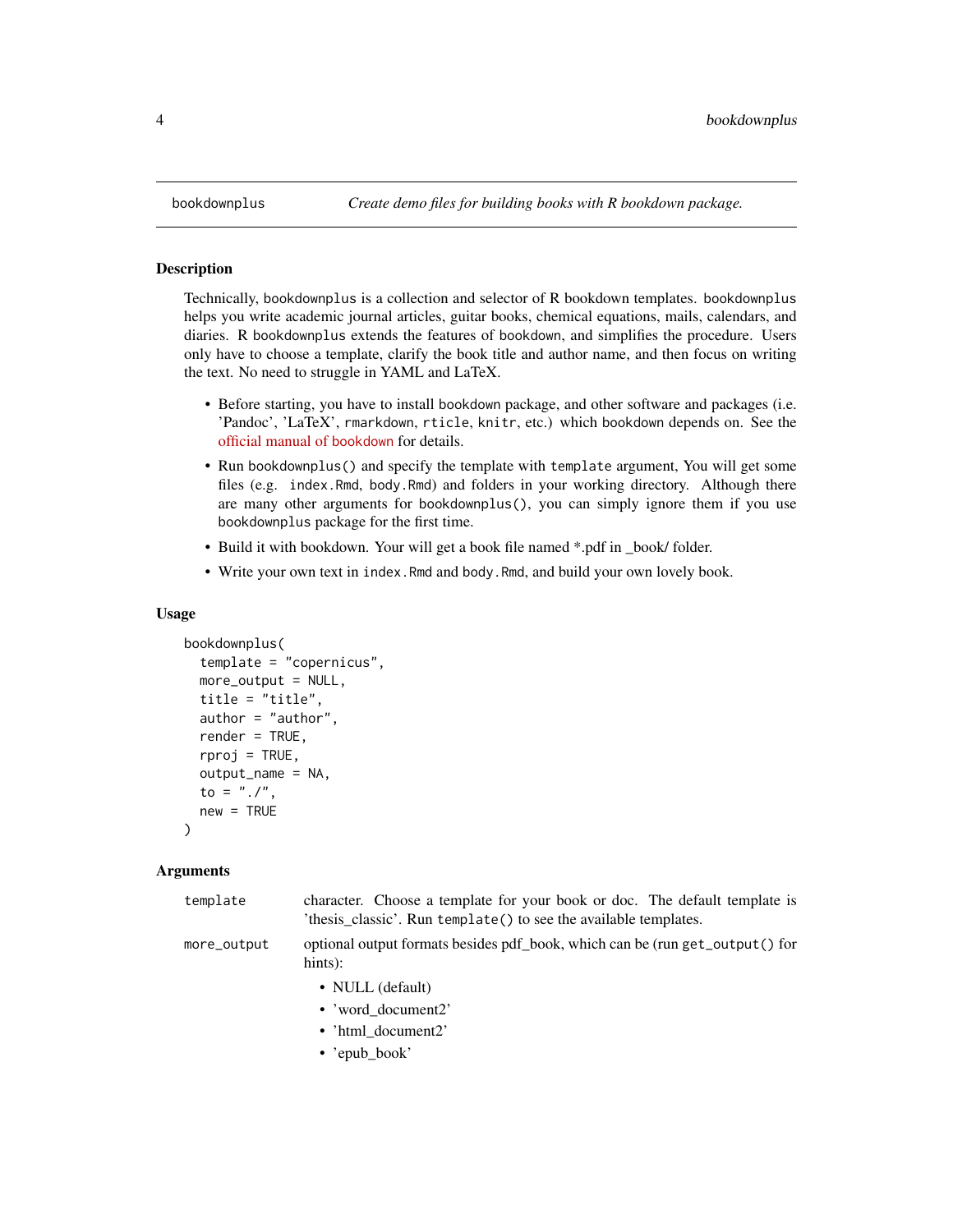#### <span id="page-4-0"></span>copyfolder 5

|             | $\bullet$ 'gitbook'                                                                         |
|-------------|---------------------------------------------------------------------------------------------|
| title       | character, book title.                                                                      |
| author      | character, book author.                                                                     |
| render      | logical. whether to render automatically                                                    |
| rproj       | logical. whether to created an .Rproj file automatically                                    |
| output_name | chracter, the name of the output files. If NA (default), the template name will be<br>used. |
| to          | character. The destination directory for the bookdown project                               |
| new         | logical. Whether create a new project. If FALSE, only render the existing book.             |

#### Value

demo files to build with bookdown

#### Examples

```
## Not run:
bookdownplus(render = FALSE)
for (i in get_template()[1:20, 1]) {
    # bookdownplus(template = i, more_output = more_output()[1:3], to = i)
}
## End(Not run)
```
copyfolder *copy necessary files to the working directory*

#### Description

copy necessary files to the working directory

#### Usage

copyfolder(folder = "images")

#### Arguments

folder the folder name

#### Value

copy folders to the wd.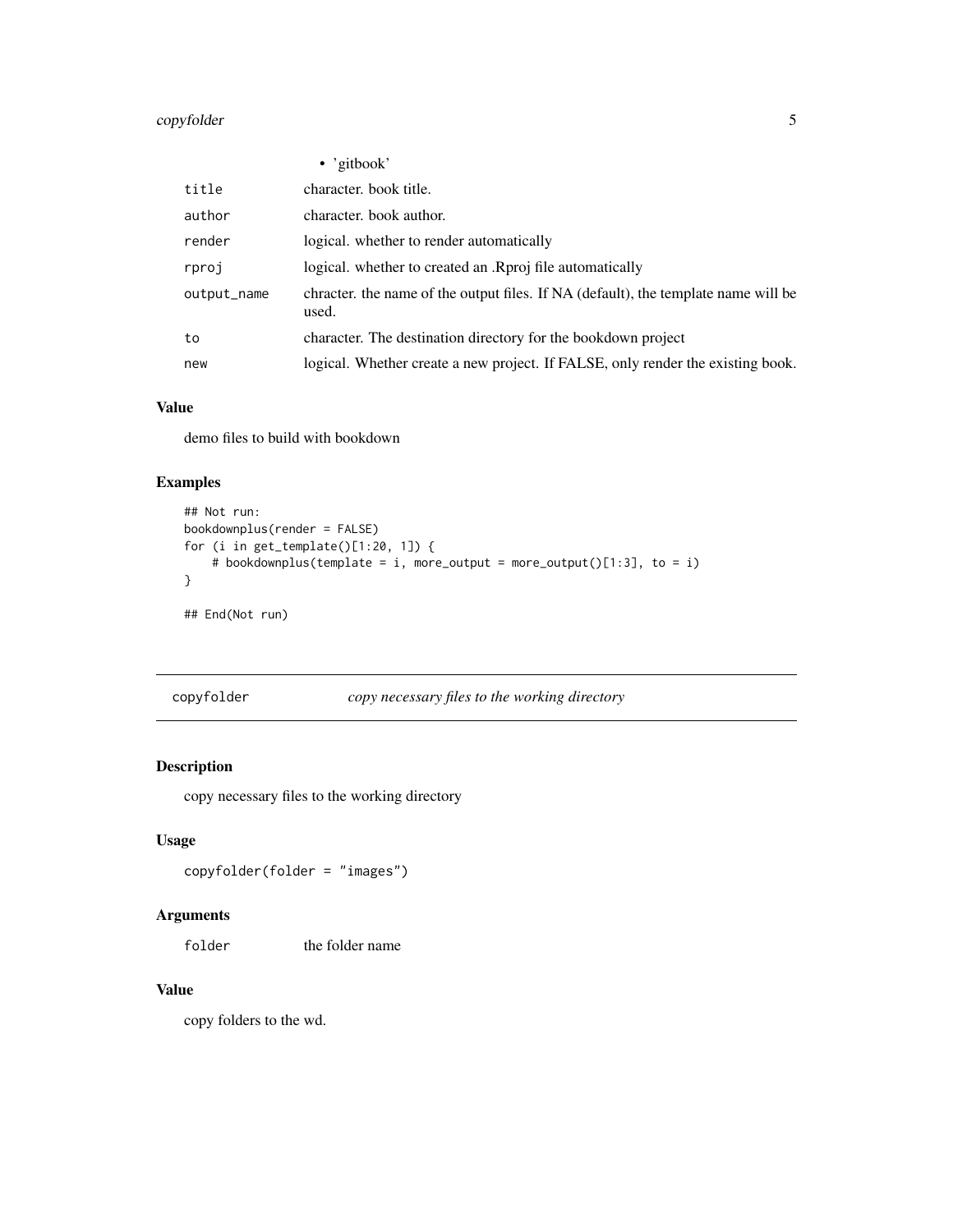<span id="page-5-0"></span>

Prepare a strict template skeleton to contribute to bookdownplus

#### Usage

```
create(
  template_name = "new",
 bodyfile = "body.Rmd",
  indexfile = "index.Rmd",
  texfile = "t.tex"
)
```
#### Arguments

|           | template_name character. tempalte name. |
|-----------|-----------------------------------------|
| bodyfile  | character, name of the body file.       |
| indexfile | character, name of the index file.      |
| texfile   | character, name of the texfile          |

#### Value

organzed folders and files.

#### Examples

# create()

get\_output *Available output formats besides pdf\_book*

#### Description

Available output formats besides pdf\_book

#### Usage

```
get_output(dataframe = FALSE)
```
#### Arguments

dataframe logical. FALSE by default. whether return a vector or a data frame.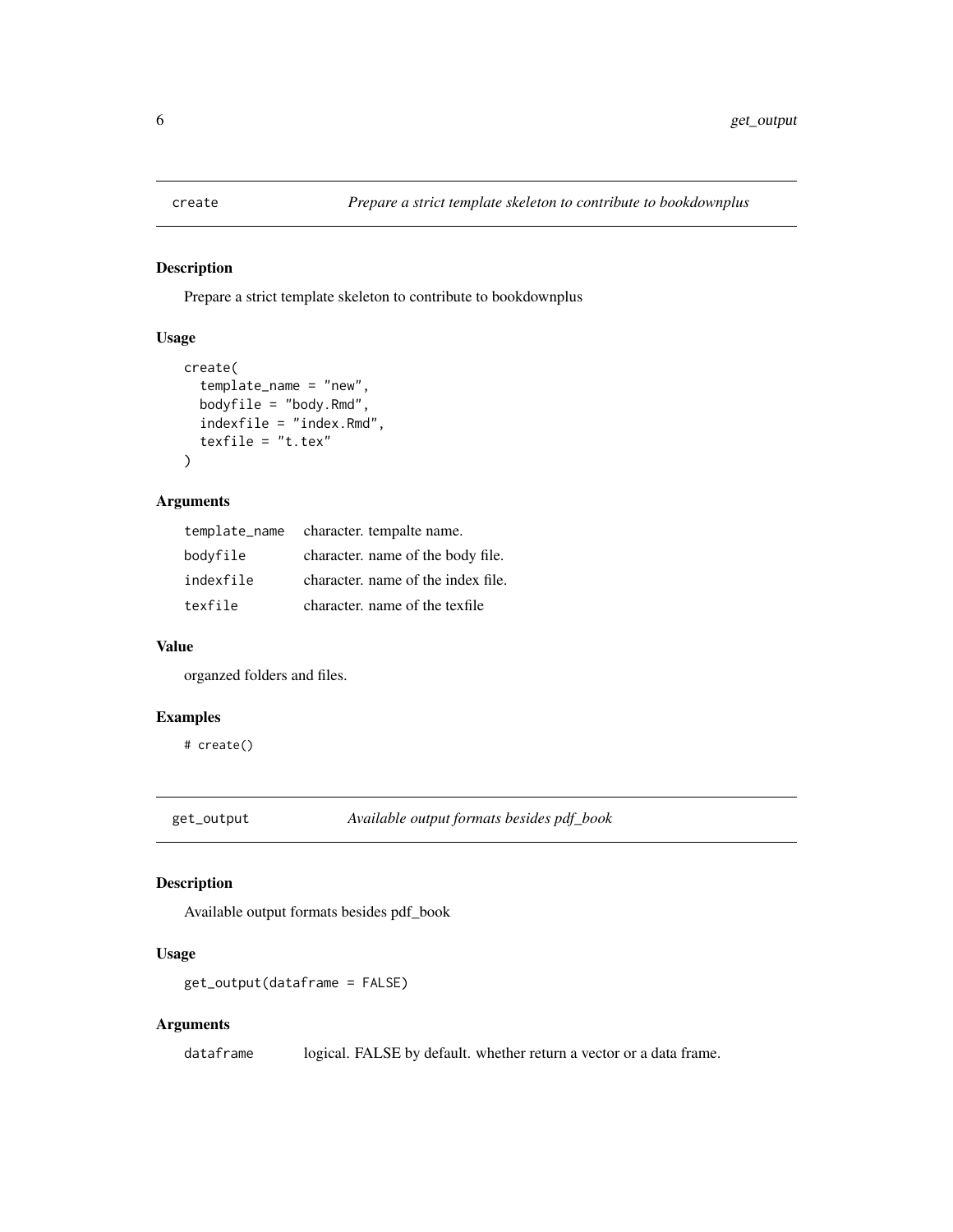#### <span id="page-6-0"></span>get\_template 7

#### Value

a vector or a dataframe.

#### Examples

get\_output()

get\_template *Available templates.*

#### Description

Visit <https://b.pzhao.org> to see a gallery of the templates.

#### Usage

get\_template()

#### Value

a dataframe displaying available templates.

#### Examples

get\_template()

include\_image *Insert an image from a url*

#### Description

This function is supposed to be used in R code chunks or inline R code expressions.

- If the output is not pdf, then this function works the samge as knitr::include\_graphics().
- If the output is pdf, then the image will be downloaded to the img\_dir directory and inserted.
- If the image is in gif format, then it will be converted into png before inserted into pdf.

#### Usage

```
include_image(img_url, img_dir = "images")
```
#### Arguments

| img_url | The url of the image                  |
|---------|---------------------------------------|
| img_dir | The path of the local image directory |

#### Value

The same as the knitr::include\_graphics() function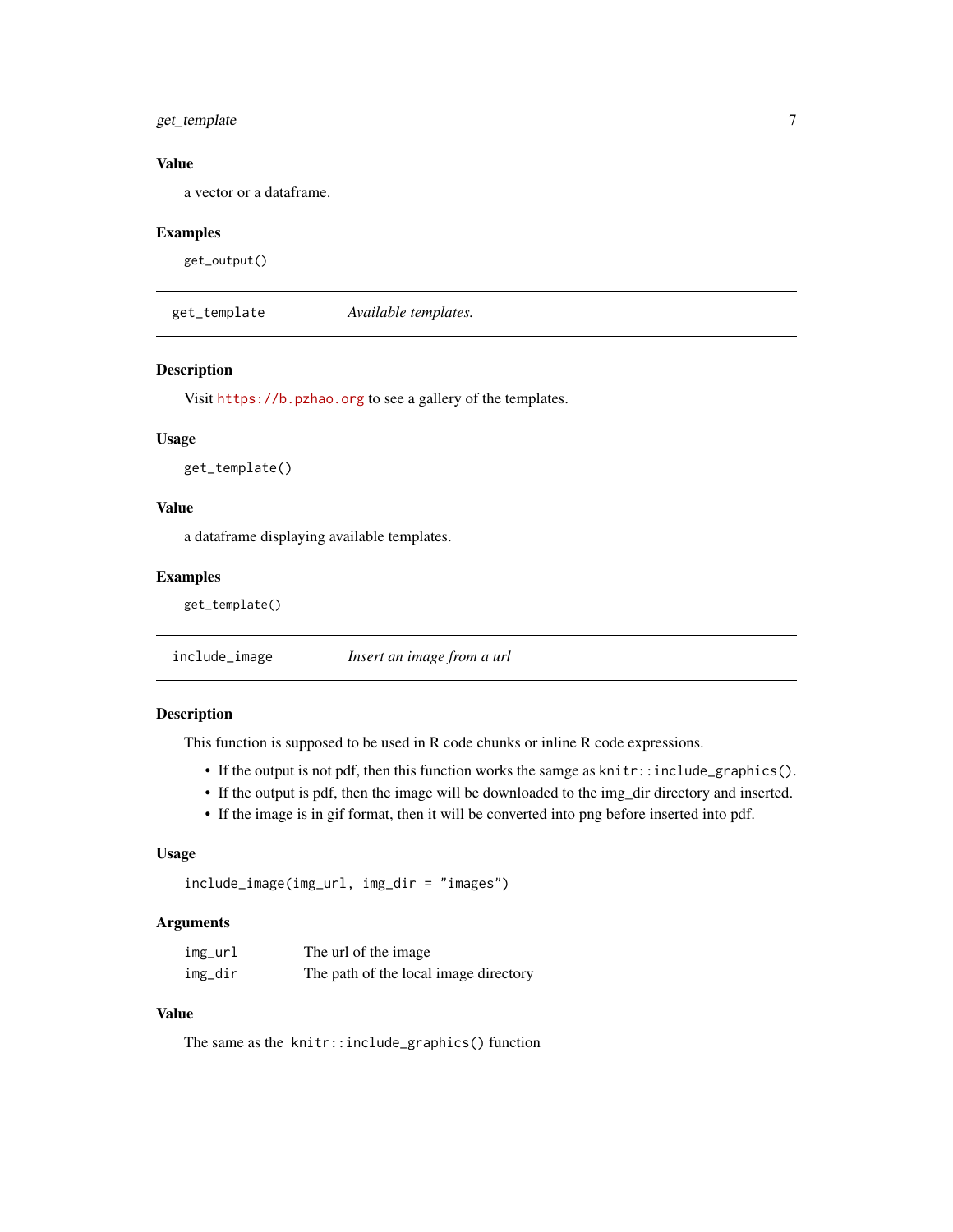<span id="page-7-0"></span>

A deprecated function

#### Usage

mail\_font()

#### Value

a message.

#### Examples

mail\_font()

more\_output *Simple version of get\_output()*

#### Description

Simple version of get\_output()

#### Usage

more\_output()

#### Value

a vector of the output formats

#### Examples

more\_output()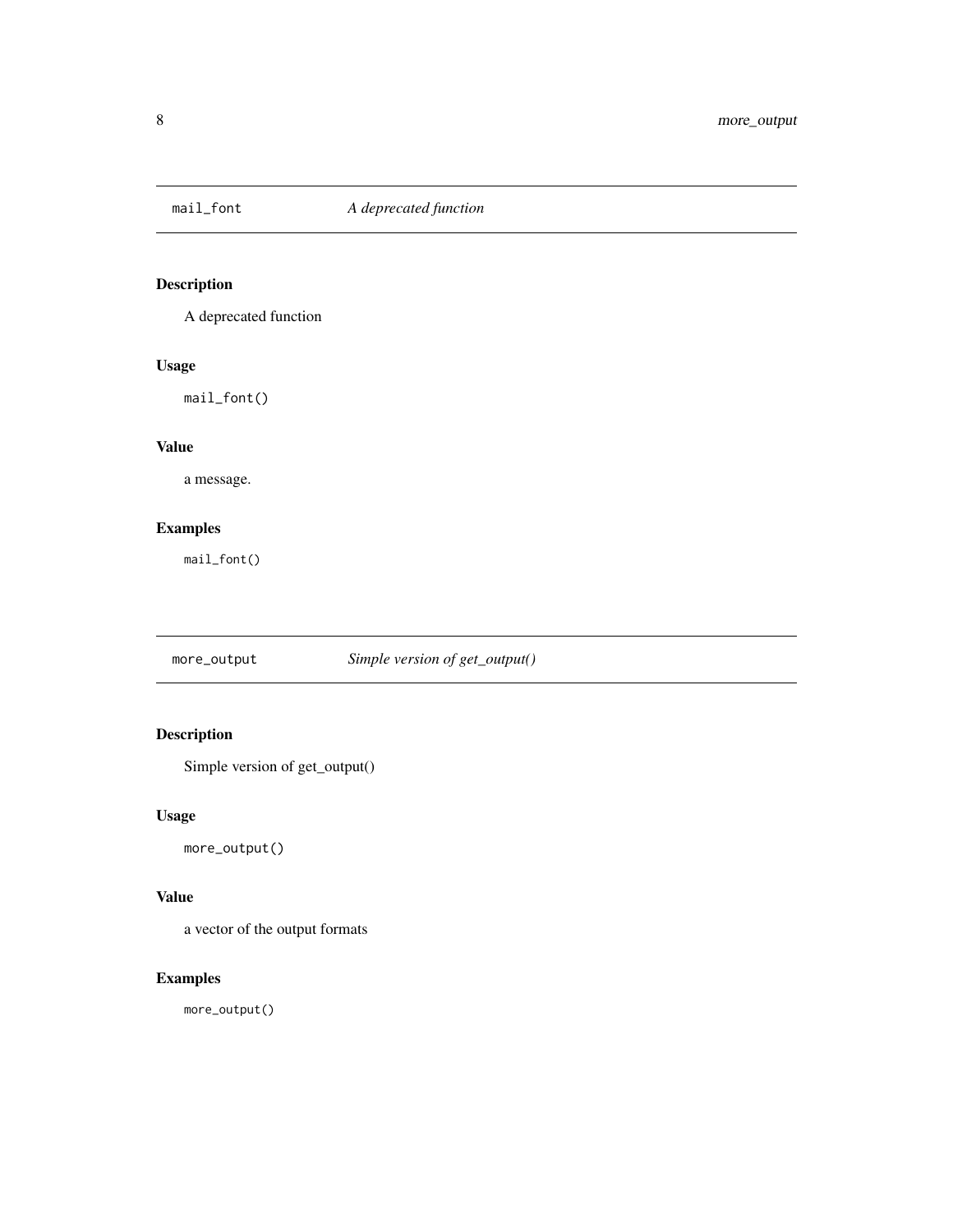<span id="page-8-0"></span>

Prepare a relaxed template folder to contribute to bookdownplus

#### Usage

```
share(template_name = NA)
```
#### Arguments

template\_name character. The tempalte name.

#### Value

Prepare a folder for contribution.

#### Examples

# share()

template *Simple version of get\_template()*

#### Description

Simple version of get\_template()

#### Usage

template()

#### Value

a vector of the template names

#### Examples

template()